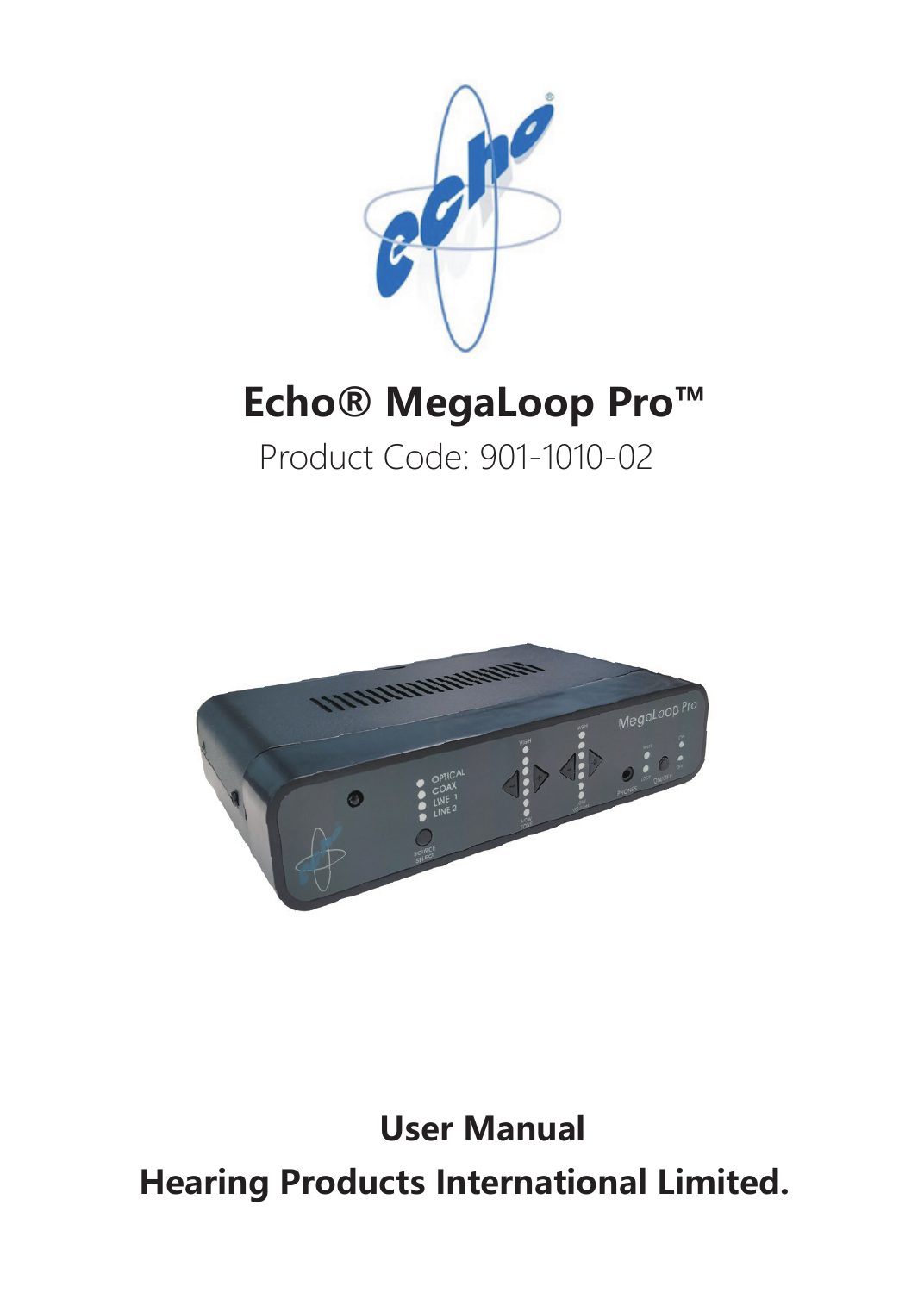# **CONTENT**

- **2 Content / Introduction**
- **3 Safety Instructions and Precautions**
- **4 Contents Picture**
- **5 Set Up**
- **6 Set Up**
- **7 Connection**
- **8 Connection**
- **9 Power**
- **10 Additional Information**
- **11 Additional Information**
- **12 Remote**
- **13 Replacement Parts**
- **14 Technical Specifications**
- **15 Conformity**

# **Introduction**

The Echo® MegaLoop Pro<sup>™</sup> Induction loop amplifier provides a practical solution for listening to TV or Audio equipment via the 'T' setting or hearing loop on your hearing aid.

The induction loop system takes sound from your TV or other sound source and amplifies this sound signal around a wire fitted in a continuous loop around the edges of the room. This signal is sent out in the form of an alternating current and when the alternating current flows through the loop a magnetic field is created within the room. The hearing aid user picks up the fluctuations in the magnetic field and converts them into sound via the amplifier and this provides an improved sound signal.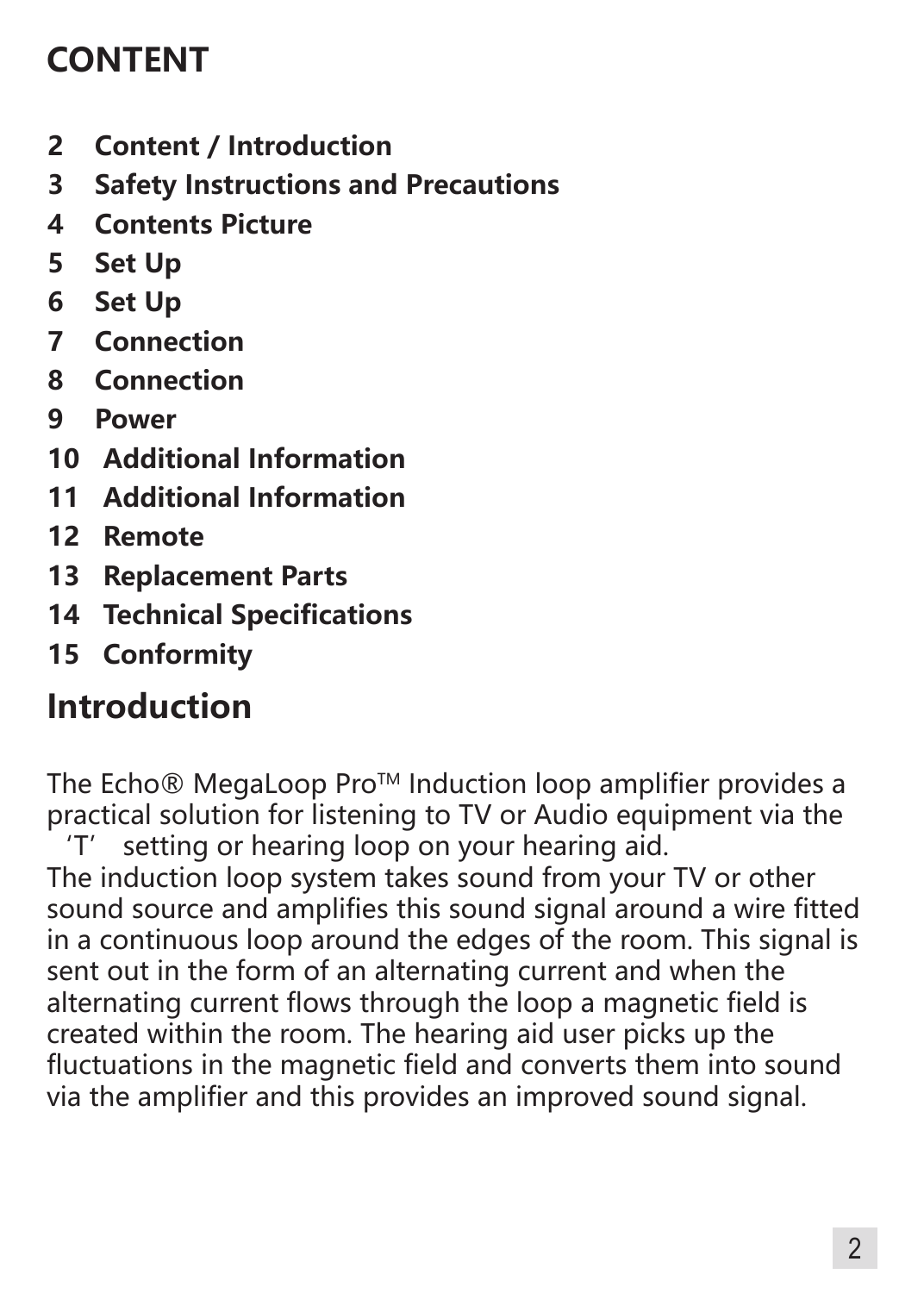# **Safety Instructions**

**The manufacturer cannot be held responsible for damage which is caused by not using this Loop System in compliance with these safety instructions:**

**1.** Listening to uncomfortable sound levels for prolonged periods could adversely affect your hearing.

**2.** Using this product inappropriately could adversely affect your hearing. Please follow the step-by-step instructions carefully!

**3.** To clean the MegaLoop Pro™ and its accessories, use only a soft cloth and an inorganic cleaner.

**4.** Only use the Hearing Products approved mains adapter. Do not use any other type of mains adapter.

**5.** When using this unit, basic safety precautions should always be followed to avoid the risk of electrical shock or personal injury.

**6.** Read and understand the instructions and follow all warnings and markings on the unit.

**7.** Do not use in an environment that is damp, wet, very hot or very cold.

**8.** Install the unit securely on a stable surface and install the unit where the power cord will not be subject to damage or cause a tripping hazard.

**9.** The unit may get warm when being used. Ensure the unit has adequate ventilation.

**10.** Please refer all servicing to qualified personnel ONLY! Note: if the serial number is removed your warranty is invalid.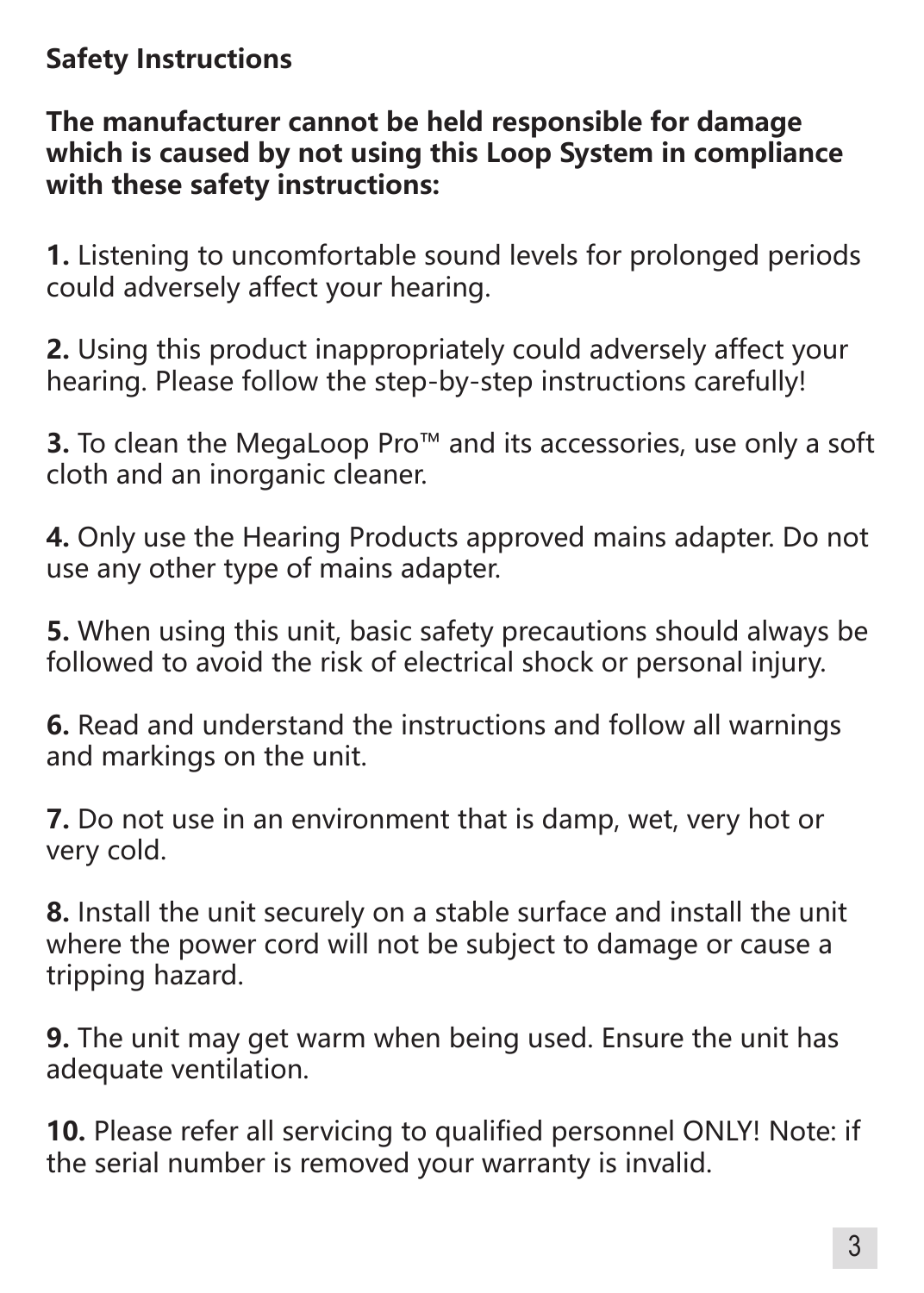# **Contents Picture**

- A. MegaLoop Pro Amplifier with Stand
- B. Mains Power Adapter
- C. Loop Wire
- D. Clips
- E. Microphone
- F. SCART Plug
- G. Phono Phono Lead
- H. TOSlink Cable
- I. Remote Control
- J. AAA Drycell (2)

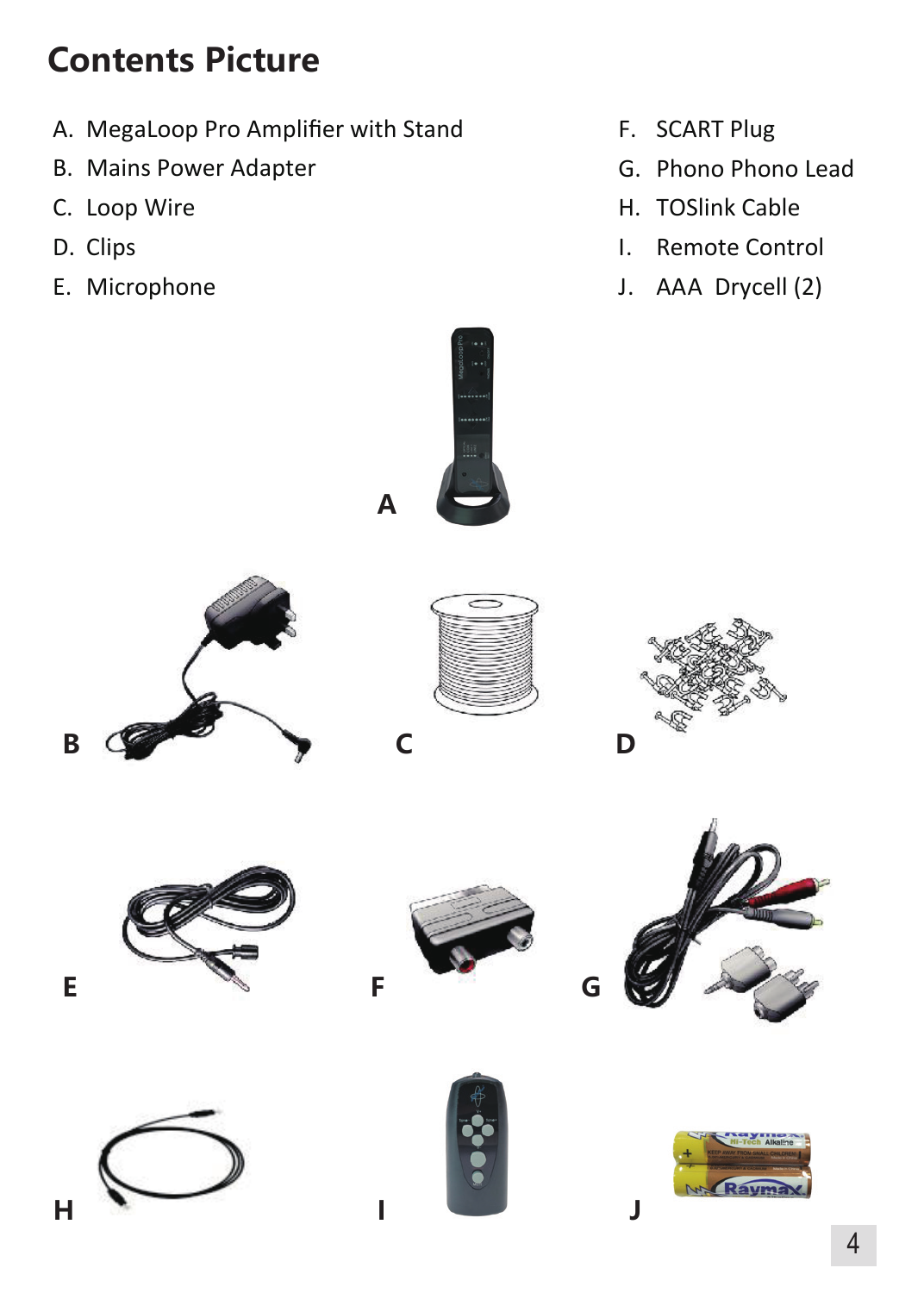

- 1. Digital audio and line input indicators
- 2. Audio Input Source Select
- 3. Tone Control
- 4. Volume Control
- 5. Headphone Socket
- 6. Mute Indicator
- 7. Loop Indicator
- 8. Power ON/ OFF
- 9. ON/OFF Indicator



- 11. DC Power Socket
- 12. Loop Cable Connectors
- 13. Gain Control
- 14. Optical Digital Audio Input
- 15. Coaxial Digital Audio Input
- 16. Line Input 1
- 17. Line Input 2
- 18. Microphone Input Priority
- 19. Microphone Input 1
- 20. Background Noise Control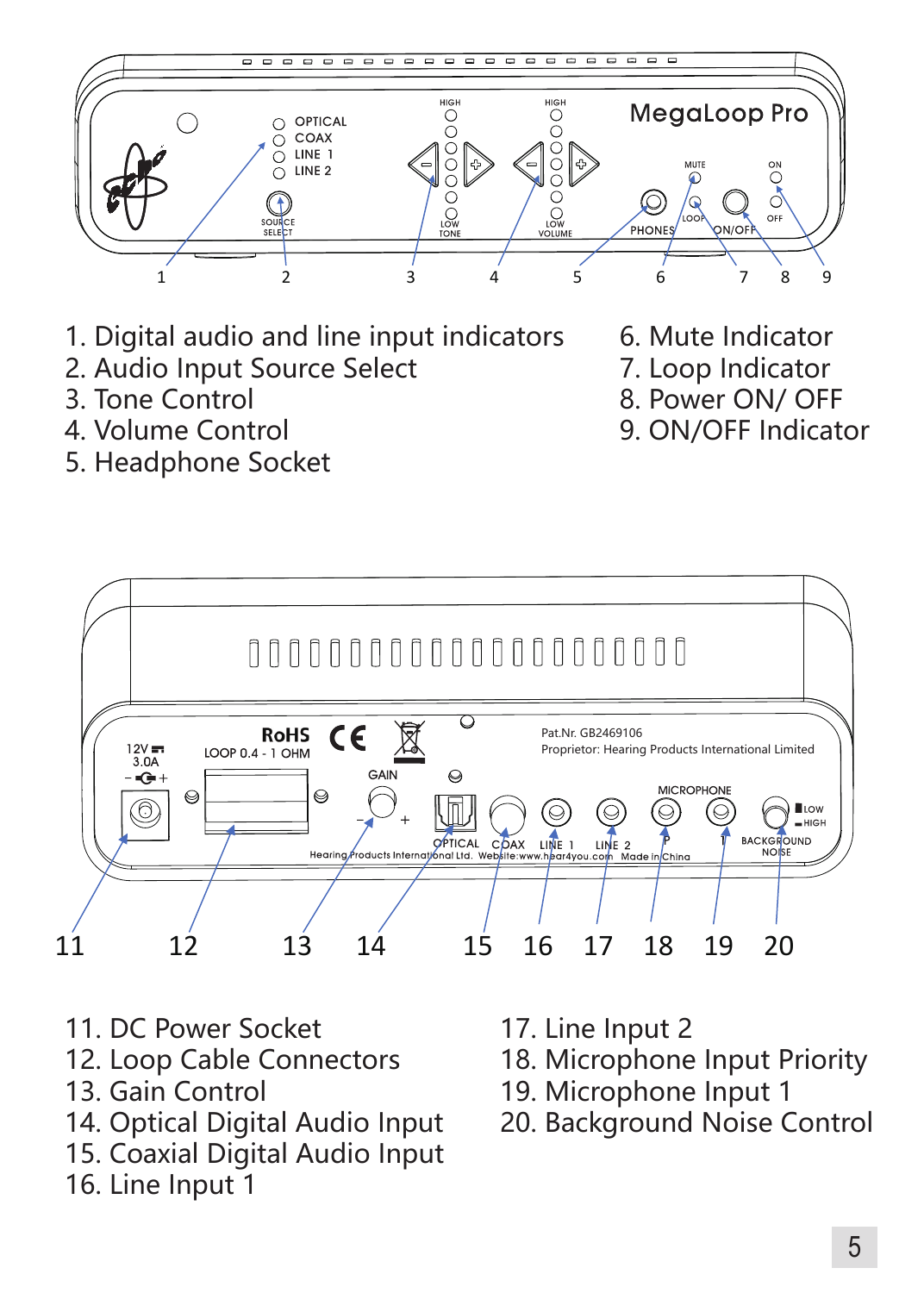#### **Set Up:**

**1.** Position the amplifier (A) in a convenient and well-ventilated area that is easily accessible and near to the TV or other audio source.

**2.** Starting from the amplifier, run the loop cable (C) round the room. It may be fixed to a skirting board, picture rail or tucked under the carpet (use clips provided D). The cable can be tacked up and over door frames if necessary. Make sure you leave enough wire to reach the amplifier.

**3.** If using a loop pad (optional), place the pad in a suitable position on the chair to be used and connect the lead from the pad to the cable terminals (12) on the back of the amplifier. Lay the connecting lead carefully, so as not to cause an obstruction or tripping hazard, leading to injury.

**4.** Once a complete loop of the room has been formed, cut away any surplus wire making sure to cut away the insulation from the wire ends. Clip each end of the wire into loop cable connector (12) on the amplifier. Press the button on the loop cable connector (12) and a hole will appear, insert the cable (C) and release the button to lock the cable in place.

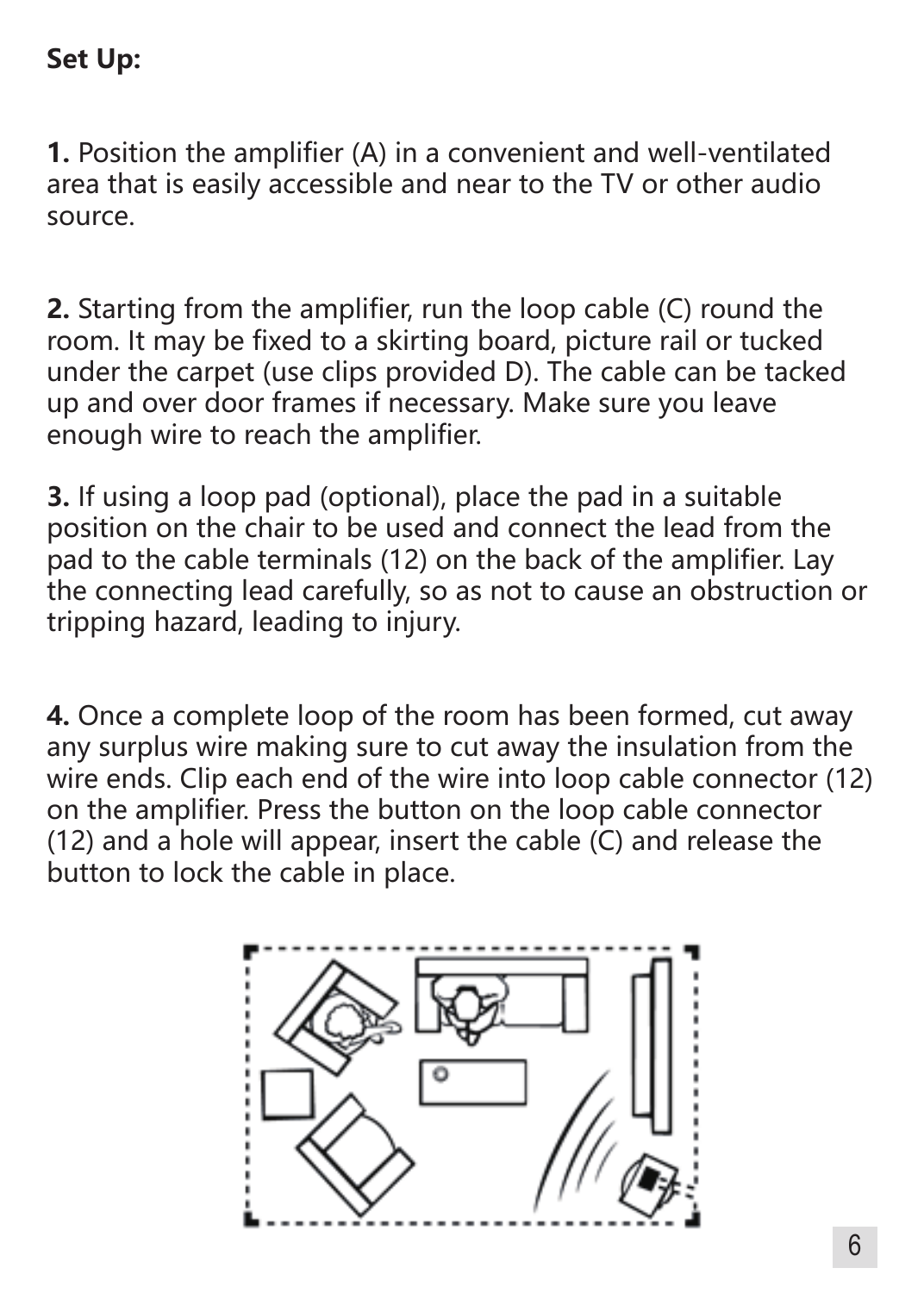# **Connection:**

Direct Audio connections will provide the clearest quality sound without background noise affecting the clarity.

**5.** When connecting to a TV which has digital optical audio output, use the TOSlink cable (H) to connect from the TV digital output socket to the amplifiers optical socket (14). Using the source select (2) choose the setting for the digital audio connection in use.



**6.** When connecting to a TV that has coaxial audio output sockets connect the Coaxial cable (Coaxial cable not included) to the coaxial audio output sockets on the TV and connect the other end to the coaxial socket on the amplifier (15). Using the source select (2) choose the setting for coaxial audio connection in use.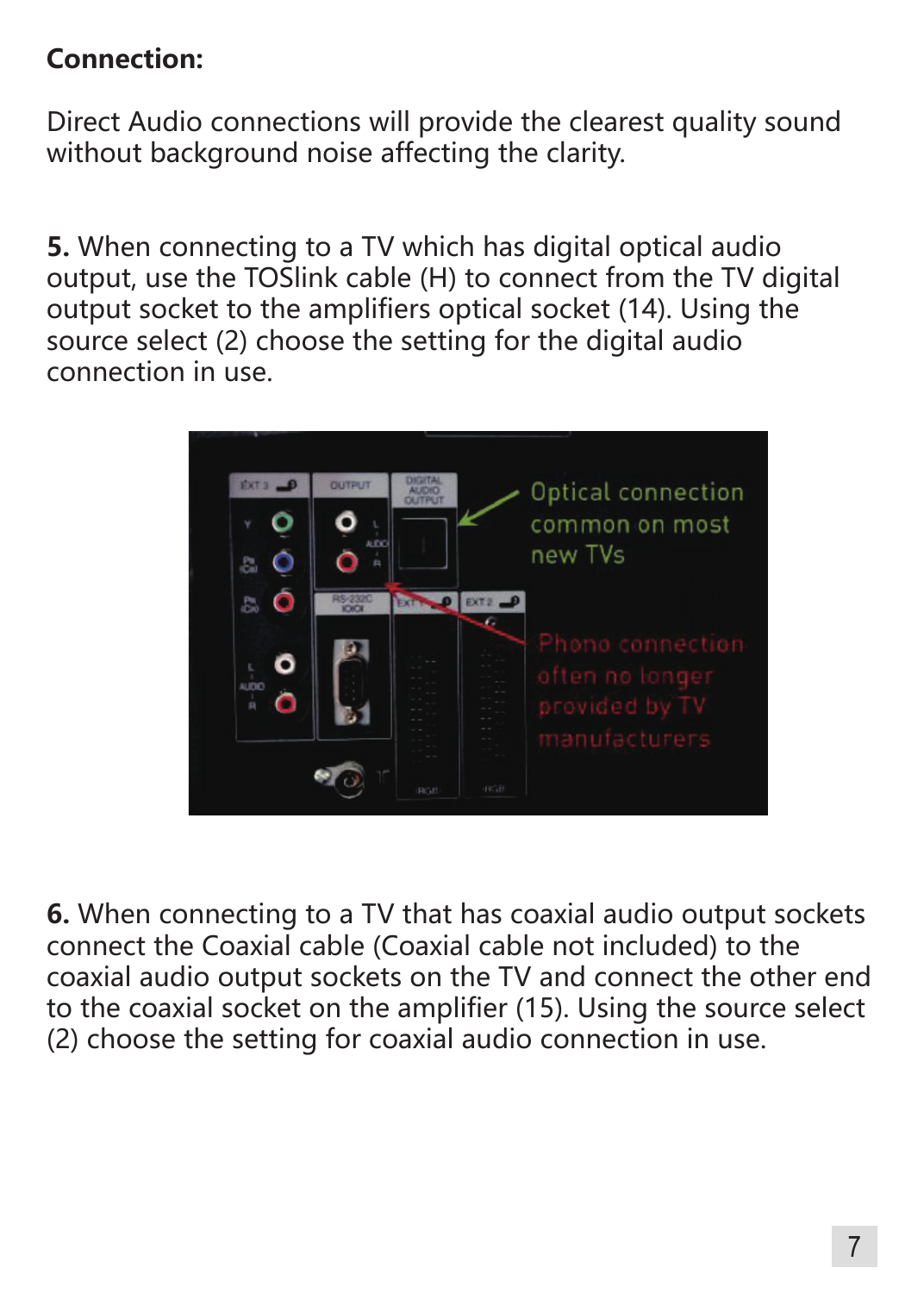**NOTE:** You may need to change the settings on your TV Digital output to PCM so that the digital audio out signal matches the loop amplifier.

**7.** When connecting to a TV that has analogue audio output sockets connect the red/ white phono audio connectors (G) to the output sockets on the TV and connect the other end to the line socket on the amplifier (16 or 17). Using the source select (2) choose the setting for the correct line socket. There are 2 line sockets (16 and 17), select the one in use.

**8.** If the TV or other sound source does not have a set of phono connectors, then use the scart (F) or jack adaptors (G) accordingly. When using the jack adapter in a headphone socket on the TV please be aware that this may turn off the internal speaker. Check your TV settings to see if it allows the TV speakers to be left on.

**9.** If direct connection is not possible, using the microphone (E), plug the 3.5mm jack on the microphone into one of the microphone sockets on the amplifier (18 or 19), then fix the microphone to the speaker of the TV. A microphone can also be used for someone to speak directly into the loop system, so they can speak directly to the hearing aid user while they listen to TV. A microphone can be used at the same time as the line inputs to monitor other sounds such as a doorbell or telephone. One or two microphones can be used at the same time.

**Note:** The microphone is very sensitive, and too much volume out of the TV speaker can distort the sound in your hearing aid, when in the "T" position. The TV speaker' s volume should be set at a level comfortable for a person with average hearing.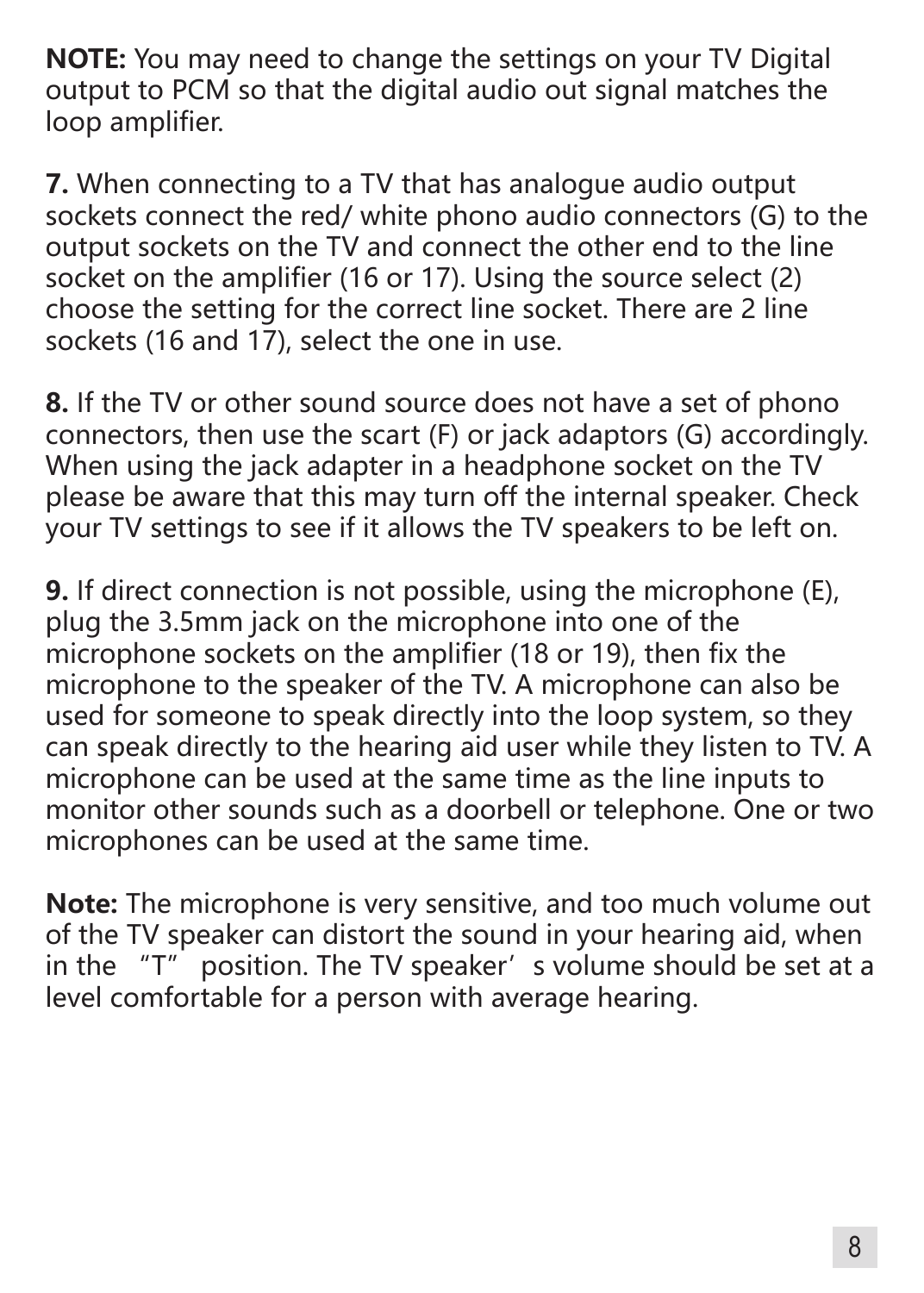**10.** Use the source select (2) on the front of the amplifier to select the correct audio connection in use. A red LED (1) will indicate which source has been selected until the power is disconnected at the mains socket. When the power is reconnected the default audio input is Optical.

#### **Power:**

**11.** Plug the mains power adapter (B) into a standard electrical power socket near the TV or other audio source, then plug the power lead into the amplifier power socket (11).

**12.** Switch the amplifier on (8) and the green LED (9) should be lit. Switch your TV on. The red loop LED (7) should start to flash, this indicates that the system is working. Turn the volume (4) to mid position then set your hearing aid to the T position to start using the system.

**13.** To turn the amplifier off, press the power button (8), the green LED (9) will change colour to red and the amplifier will be in standby mode which uses low power and no signal is being transmitted. The next time the power is turned on the volume, tone and source settings will be restored.

To remove all power, disconnect the amplifier from the mains socket. When the power is reconnected the default audio input is Optical (input 1). The input will have to be selected again.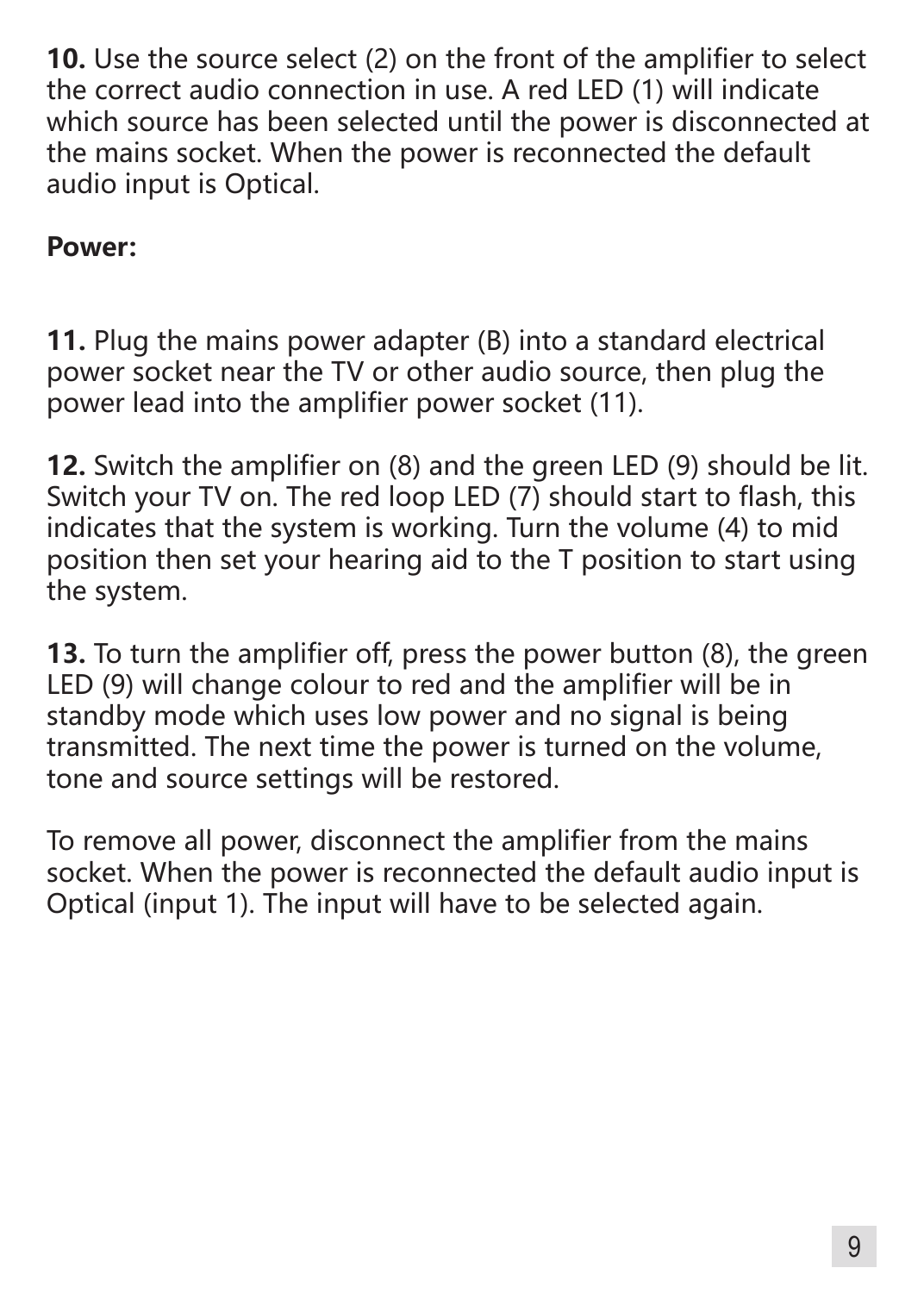- •Set the TV or other audio equipment on to a normal listening level for other members of the household.
- •Select the sound source required from the source select buttons.
- •Set the volume control to minimum/ tone to normal (mid position).
- •Switch your hearing aid on to the 'T' setting.
- •Adjust the volume and tone to suit your listening.

#### **ADDITIONAL INFORMATION:**

### **Microphone Priority Function**

The microphone sockets (18 and 19) can both be used. Socket (1) is the standard socket to use, when connecting the microphone to a TV with speakers. Socket (P) stands for priority, it gives a louder signal than socket (1), this is very useful when using a second microphone for environmental sounds that must be heard over and above the TV or other sound source.

#### **Background noise Function**

The background noise button (20) can be used to boost the microphone sound level; this can be very useful when using a microphone to pick up environmental sound over and above the TV.

### **Volume Control**

Use to adjust the volume (4) of the signal received by the hearing aid. As the signal increases the volume LED will travel up indicating the volume level in use and travel down when the signal is decreased. Also adjustable by remote control.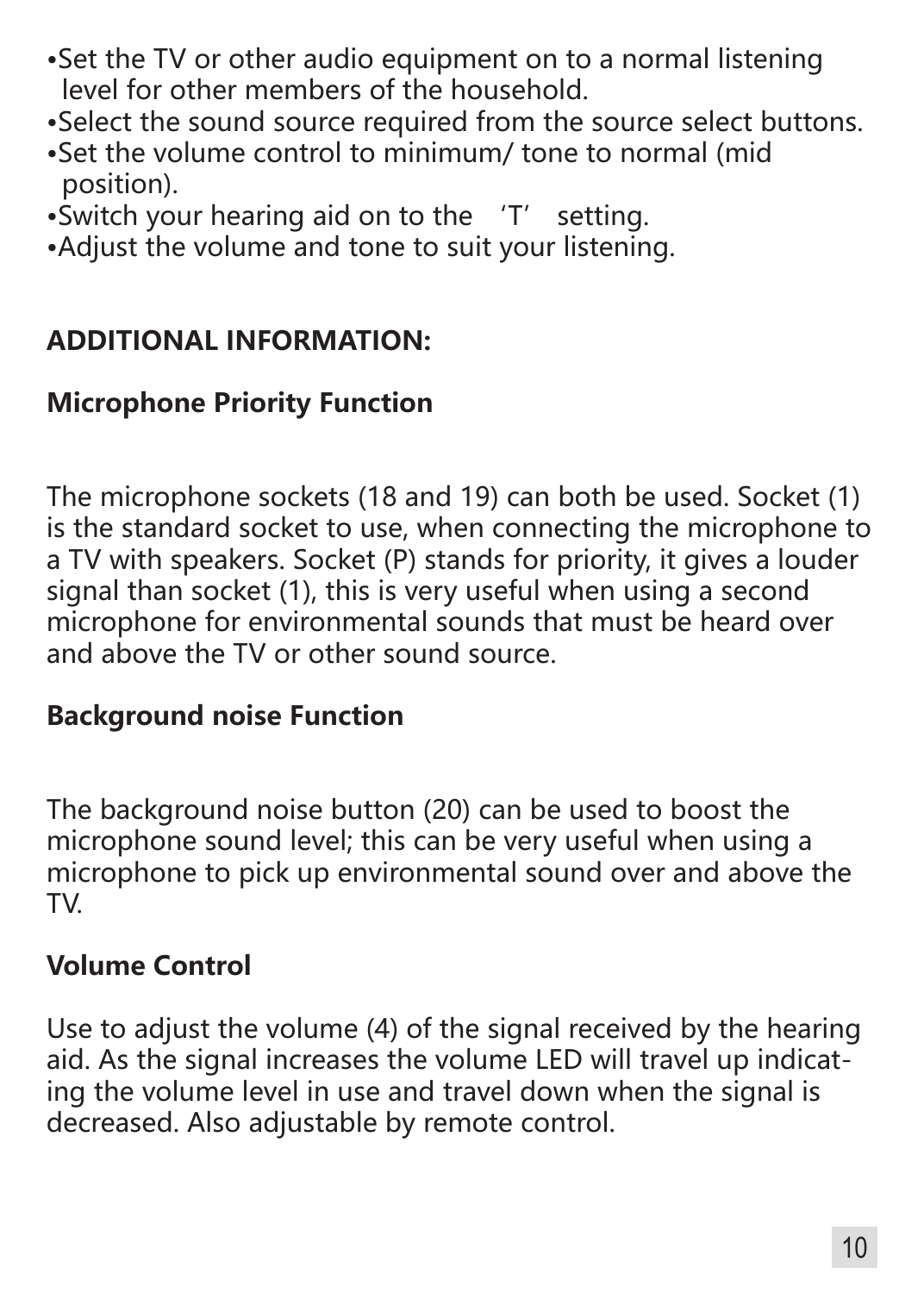#### **Tone Control**

Adjust to suit your own hearing loss. As the tone control (3) is moved the LED will travel up indicating the higher frequencies and travel down indicating the lower frequencies. Also adjustable by remote control.

#### **Gain Control**

The factory setting for gain control knob (13) is mid position.

This position is pre-set for most TV Scart and audio output signals. For some TV sets this may have to be increased to compensate for a low output signal, especially if using the digital optical output.

#### **Mute**

Mute can be selected by pressing mute button on the remote control, the green LED (6) will be lit on the amplifier. Or by manually pressing minus (-) volume button (4) on the amplifier until red volume indicator is no longer lit and green mute LED is lit (6).

#### **Loop Indicator**

This red LED (7) indicates the signal is being transmitted around the loop cable. It will flicker with a low volume and increase flickering with a louder volume.

You can test the system by speaking into the microphone and seeing if the red LED flickers each time you speak, indicating the signal (output loop current) is flowing around the cable.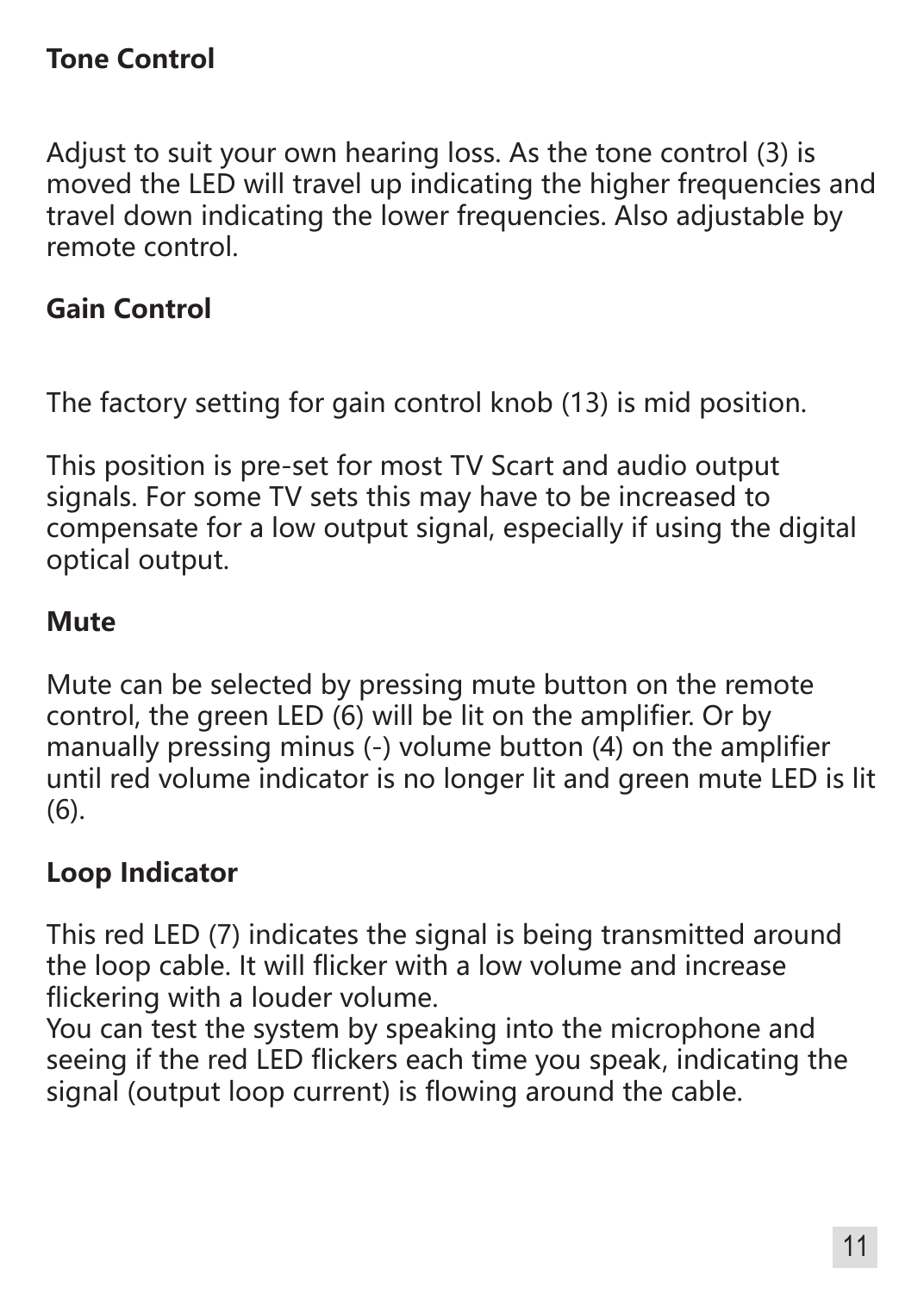# **Sound Source**

Use the sound source (2) to select the connection made to the amplifier.

When a channel is selected a red LED will light (1). Press the button again and the light will go out showing the channel is off. The default sound source is Optical. The amplifier will keep the same input if in stand-by and the red LED (1) will always indicate the input source. However, if the power is turned off the amplifier will default to Optical (input 1) and you will have to select the input again when the power is turned back on.

# **Headphone Socket**

The headphone socket (5) may be used with the headphones but when using this socket to listen with headphones the sound levels may be high, especially if no loop wire is connected. Please set the volume (4) to minimum before use and adjust accordingly.

### **Remote**

The remote control (I) allows the user to operate all the front panel controls of the amplifier as previously shown. \* In addition, there is also a mute function for the volume. Please insert drycell batteries (J) into remote before use. Simply remove battery compartment cover insert batteries and replace cover.

\* Source select (2) is NOT adjustable by Remote control.

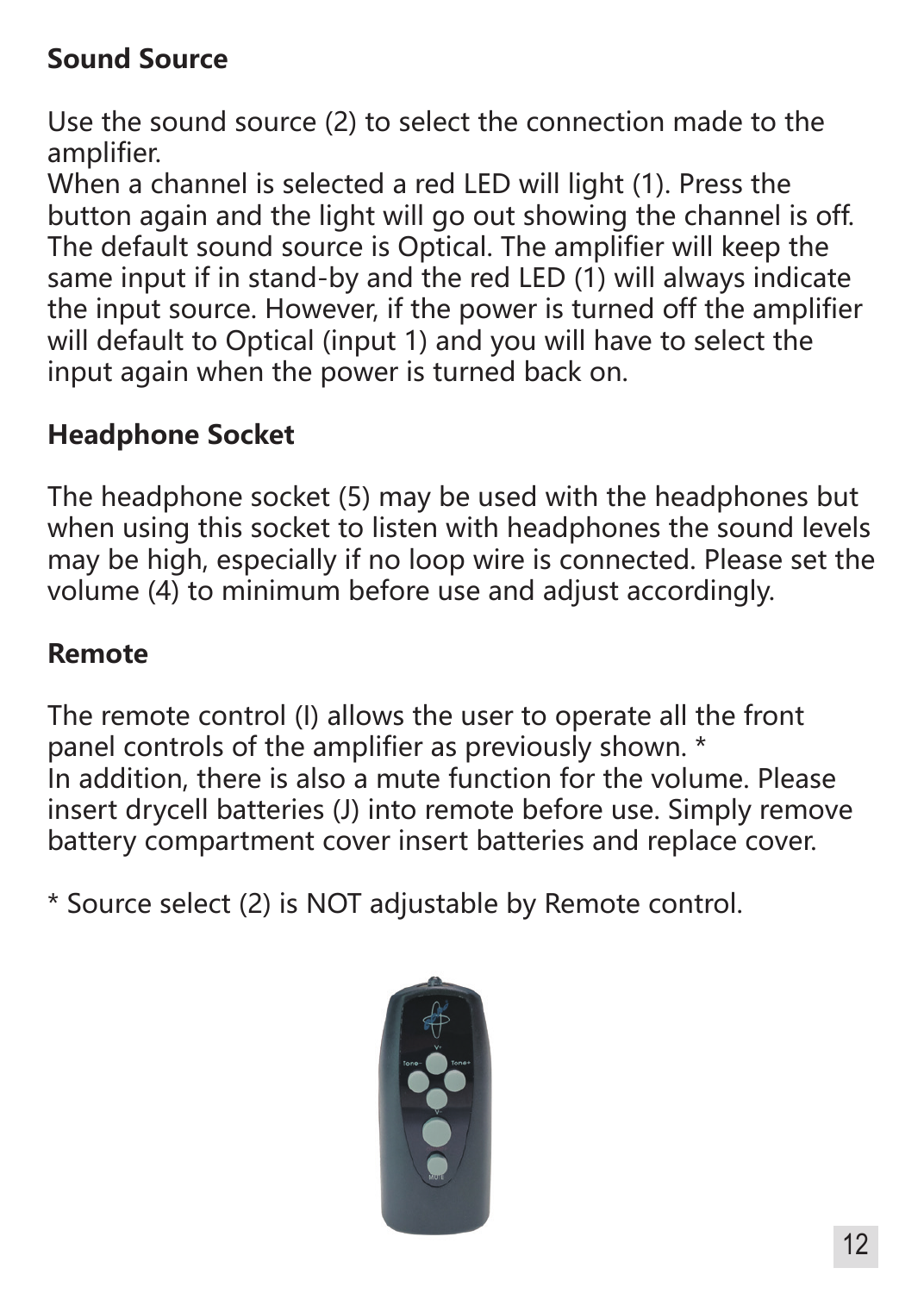# **Replacement Parts:**

| Code        | Item                            |
|-------------|---------------------------------|
| 1009        | MegaLoop Pro Amplifier & Remote |
| 1010        | MegaLoop Pro Base Stand         |
| 207         | Loop wire $-38m$                |
| 208         | Cable clips (pack of 50)        |
| 306/B       | Phono leads                     |
| 201/B       | Scart plug                      |
| 202/M       | Microphone on lead              |
| 209         | Toslink cable                   |
| 570-1013-01 | 12V DC3A with UK plug           |
| 940-1015-01 | MegaLoop Pro User Manual        |
| 490-1018-01 | Brown cardboard carton box      |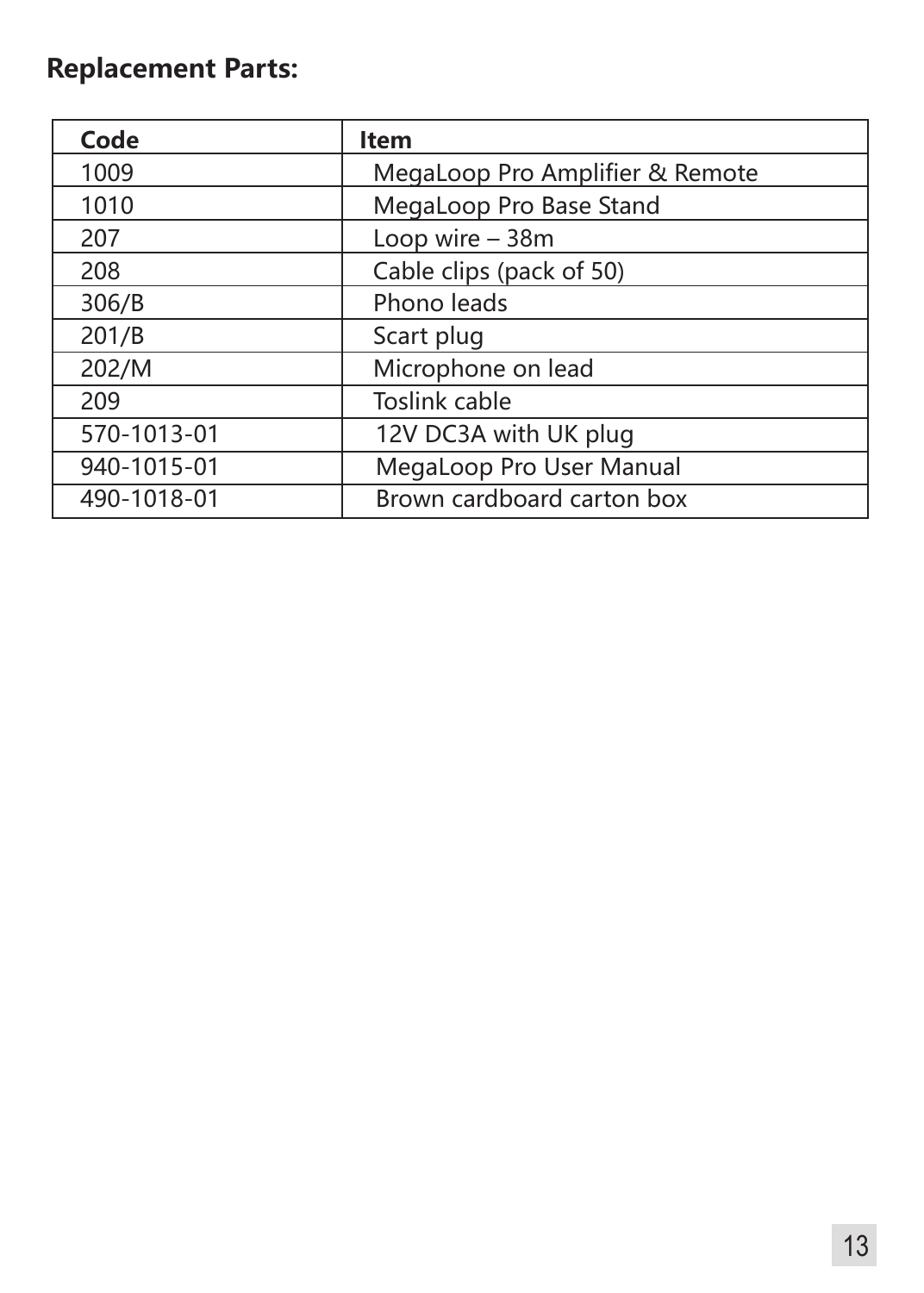#### **Technical Specifications:**

| Power Supply               | 12v DC. 3.0 amp positive centre     |
|----------------------------|-------------------------------------|
| Output                     | Output Current > 4amp peak current  |
|                            | into 0.4ohms                        |
| <b>Frequency Response</b>  | 100Hz to 5.0khz                     |
| <b>Tone Control Effect</b> | +/-3db range @200Hz and 5KHz        |
| Microphone                 | 2 microphone inputs 3.5mm mono/     |
|                            | electret condenser                  |
| Line Input                 | 2 line-level input, 3.5mm stereo    |
|                            | connector with gain control         |
| Digital Input              | 1 line-level optical input, Toslink |
|                            | connector with gain control         |
| Digital Input              | Coaxial input                       |
| AGC                        | >30dB range                         |
| <b>Dimensions</b>          | 190mm (W) x 45mm (H) x 112mm (D)    |
| Weight                     | 441 grams                           |
| Line Audio input           | Nominal level 100mV                 |
| Microphone P input         | Nominal level -60dB                 |
| Microphone 1 input         | Nominal level -44dB (Background     |
|                            | noise switch low) -50dB (High)      |
| Loop output impedence      | Between 0.4ohm and 1.0 ohm          |

Loop wire recommended for areas covered, according to **BS EN 60118-4-2006** 

- 16sqm to 40 sqm 0.75mm csa **BS. EN 60118-4-2006**
- 40sqm to 65 sqm 1mm csa **BS. EN 60118-4-2006**
- 65sqm to 90 sqm 1.5mm csa **BS. EN 60118-4-2006**

#### **NOTE:**

**Capable of meeting BS. EN 60118-4:2006 for a loop area not exceeding an area of 90 sqm (9.5m x 9.5m) A larger loop area can be used if a lower signal strength is acceptable which will depend greatly on your hearing aids or receiver.**

**Coverage is dependent on the specific installation. Irregular shaped areas, proximity to large metal structures, positioning of the loop cable etc will affect the field strength.**